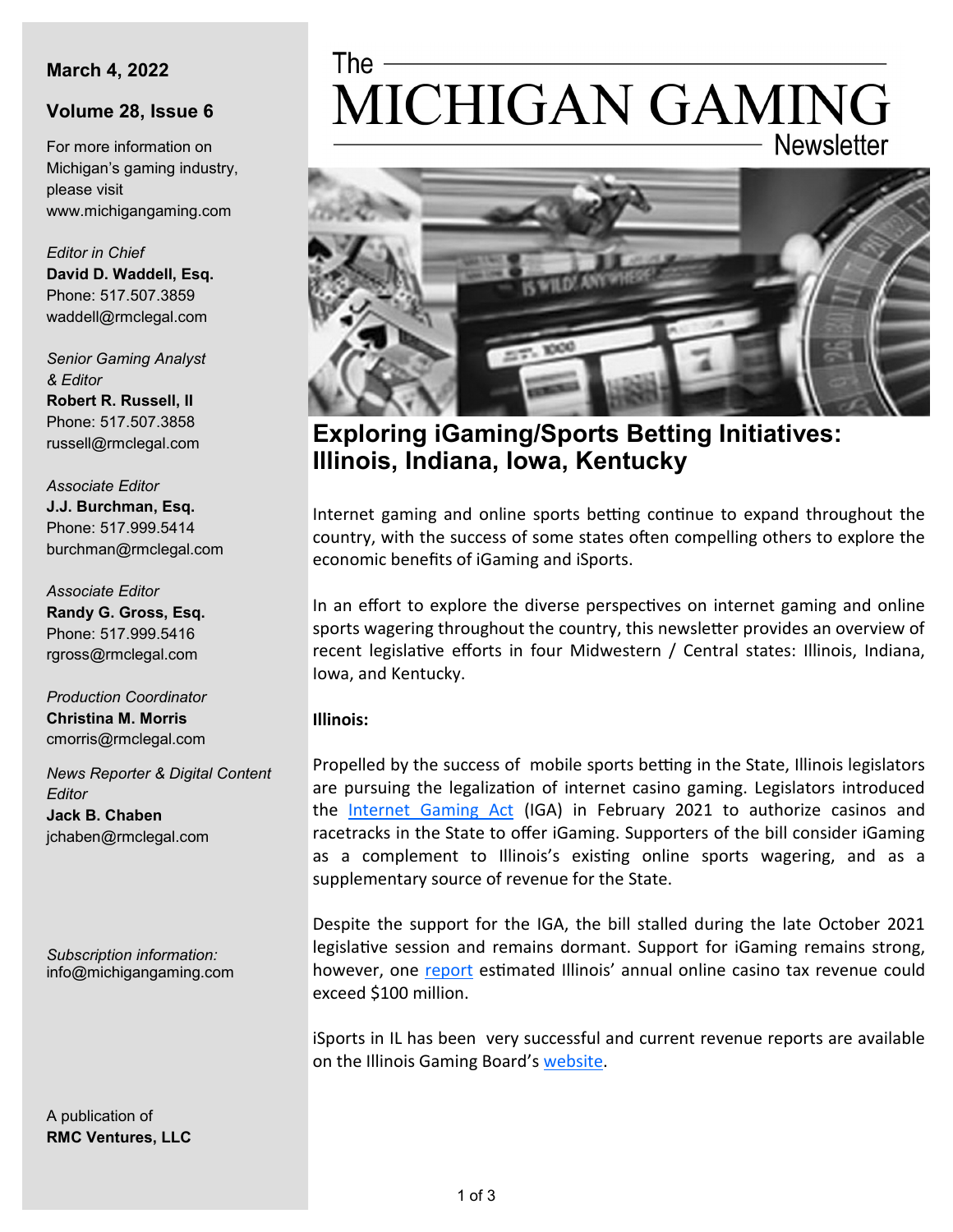#### **Indiana:**

[Since 2019,](https://apnews.com/article/business-lifestyle-indiana-legislature-e9de0eebd698922af26483423b098a89) state lottery officials have contemplated the possibility of selling lottery tickets and offering other games online. Indiana House Speaker Todd Huston indicated his belief that the state lottery appeared to have the authority to enable online gaming without legislative approval. In February 2022, however, Indiana's Senate tax committee proposed a provision that would require the Legislature's approval of online gaming activities.

Some stakeholders, like the Indiana Food and Fuel Association, the members of which sell about 90% of all lottery tickets in the state, support vesting approval power in the Legislature. The Association claims that Indiana's lottery law, as written in 1989, does not provide for internet gaming.

#### **Iowa:**

Pressure from surrounding states may push Iowa legislators towards gambling expansion to ensure the State can benefit from the resulting revenues.

Most recently, the Iowa House of Representatives introduced [HF 2497](https://legiscan.com/IA/bill/HF2497/2021) in February 2022. In addition to permitting cashless wagering at casinos, the proposal would authorize wagering on eSports events in addition to other permitted sports events.

As surrounding states like Nebraska and Illinois seek to expand their in-person and online gambling options, Iowa risks pushing its wagering population to more compelling out-of-state alternatives. As a result, the State may be encouraged to continue the expansion of its legalized gaming activities.

## **Kentucky:**

Kentucky Representative Adam Koenig introduced another legislative package on February 28, 2022, that would legalize online sports betting and online poker. Supporters of [HB 606](https://apps.legislature.ky.gov/record/22rs/hb606.html) point to potential revenue generation of \$22 million annually as a compelling reason to expand gaming

#### in the State.

HB 606 intends to "allow citizens to enjoy sports wagering" and vests within the Racing Commission the power to promulgate administrative regulations to govern sports wagering activities.

# **Four Winds and National Council on Problem Gambling Promote March Problem Gambling Awareness Month**

Reinforcing its commitment to promoting responsible gaming, the Pokagon Band of Potawatomi's Four Winds Casinos has partnered with the National Council on Problem Gambling (NCPG) to dedicate the month of March as Problem Gambling Awareness Month. The collaborative campaign seeks to increase awareness about problem gambling while improving access to prevention and treatment resources.

Throughout the month, several groups will hold conferences, release public service announcements, provide counselor trainings, host health screening days, and launch social media campaigns to promote the 2022 theme of "Awareness and Action." The organizations hope that increased public awareness of problem gambling will facilitate the availability of prevention, treatment, and recovery services.

"The Pokagon Gaming Authority and its Four Winds Casinos have been, and will continue to be, fully committed to promoting responsible gaming at all of our locations in Michigan and Indiana, as well as our online casino and sportsbook," said Chief Operating Officer of Four Winds Casinos Frank Freedman.

To support its commitment to responsible gaming, Four Winds displays printed brochures that describe the signs of problem gambling and provide toll-free hotline numbers for the national gambling helpline and Michigan and Indiana